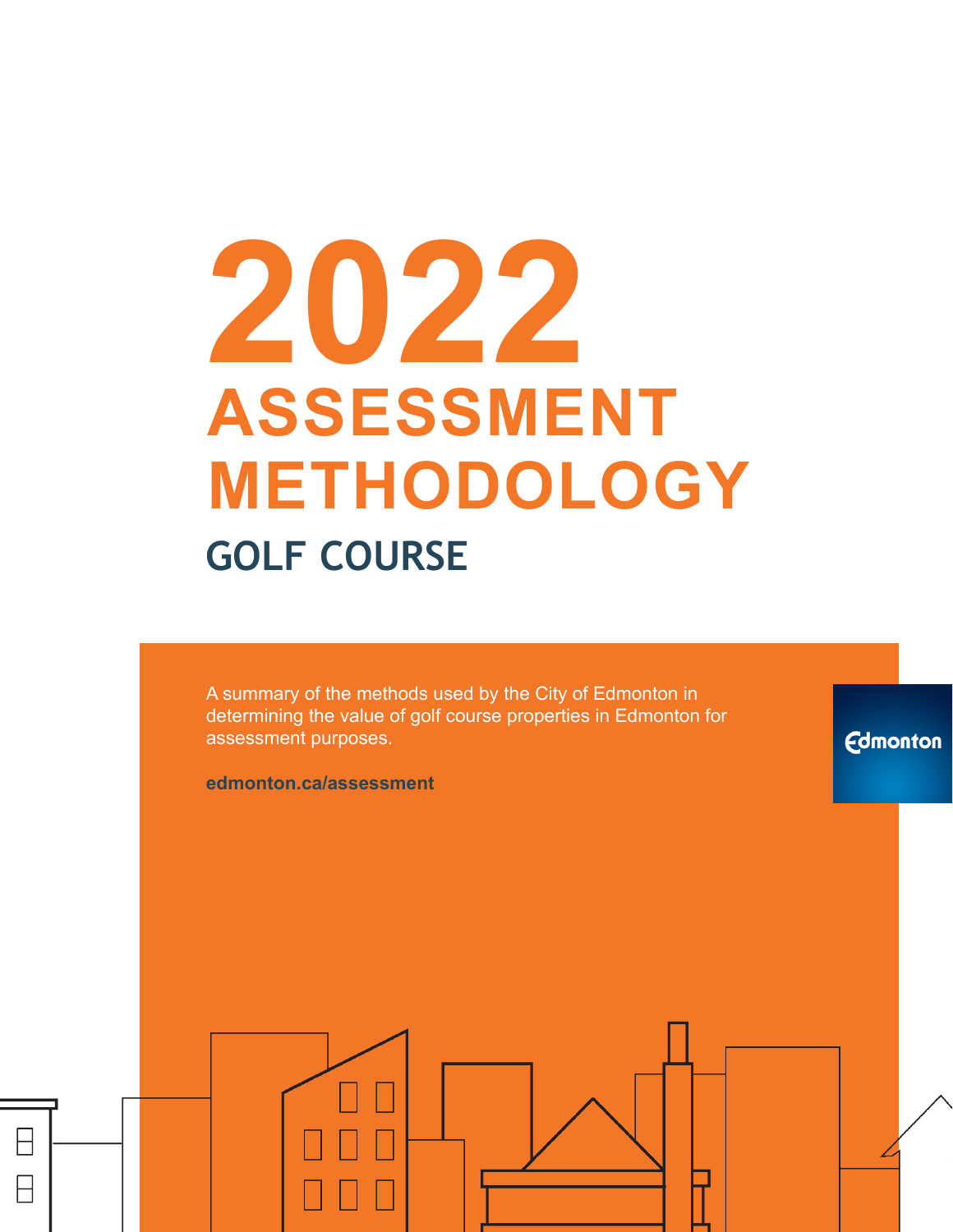## **Table of Contents**

| <b>Scope</b>                                                         | $\overline{2}$ |
|----------------------------------------------------------------------|----------------|
| <b>Introduction</b>                                                  | $\overline{2}$ |
| <b>Mass Appraisal</b>                                                | 4              |
| <b>Valuation Models</b>                                              | 6              |
| <b>Approaches to Value</b>                                           | $\overline{7}$ |
| <b>Cost Approach</b>                                                 | 7              |
| <b>Zoning</b>                                                        | 8              |
| <b>Golf Course Valuation</b>                                         | 9              |
| Land                                                                 | 9              |
| Servicing                                                            | 9              |
| <b>Building Improvements</b>                                         | 9              |
| <b>Golf Course Improvements</b>                                      | 9              |
| <b>Marshall and Swift Golf Course Classes</b>                        | 10             |
| <b>Quality Index System</b>                                          | 11             |
| Golf Courses Classification Using the Quality Index and M & S Manual | 13             |
| <b>Golf Course Component Adjustment</b>                              | 13             |
| Depreciation                                                         | 13             |
| <b>Sample Golf Course Improvements Assessment</b>                    | 14             |
| <b>References</b>                                                    | 16             |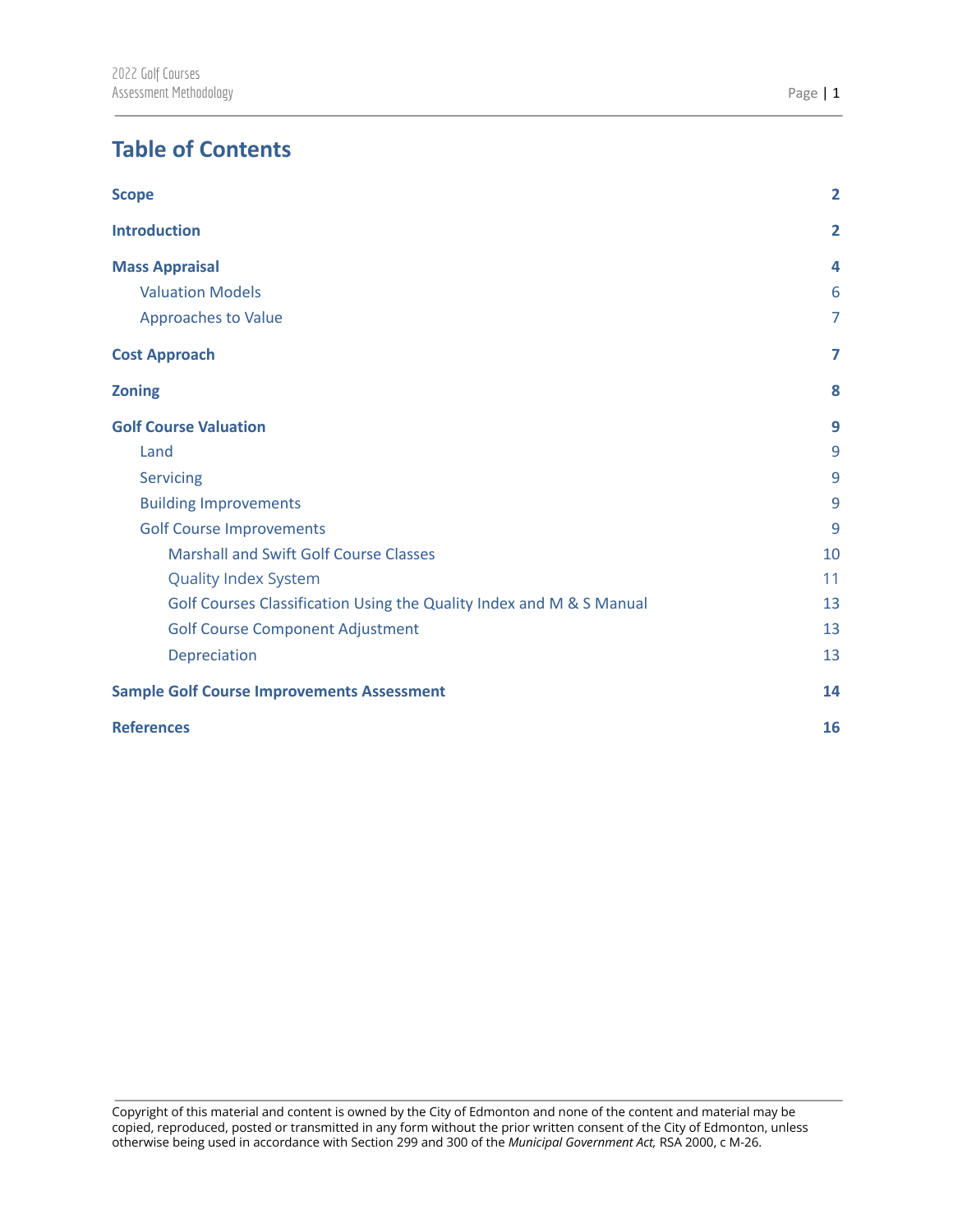## <span id="page-2-0"></span>**Scope**

This guide is an aid in explaining how golf course properties are valued for assessment purposes. The guide is intended as a tool and complements the assessor's judgment in the valuation process.

## <span id="page-2-1"></span>**Introduction**

Property assessments in the City of Edmonton are prepared in accordance with the requirements of the Municipal Government Act, R.S.A. 2000, c. M-26, (hereinafter "MGA") and the *Matters Relating to Assessment and Taxation Regulation, 2018*, Alta Reg 203/17, (hereinafter "MRAT"). The *MRAT* regulation establishes the valuation standard to be used, defines the procedures to be applied, and proposes objectives for the quality to be achieved in the preparation of assessments. The legislation requires the municipality to prepare assessments that represent market value by application of the mass appraisal process. All assessments are expected to meet quality standards prescribed by the province in the MRAT regulation.

Property assessments represent:

- an estimate of the value;
- of the fee simple estate in the property;
- as the property existed on December 31, 2021;
- reflecting typical market conditions;
- as if the property had been sold on July 1, 2021;
- on the open market;
- from a willing seller to a willing buyer.

The assessment is a prediction of the value that would result when those specific, defined conditions are met.

The legislation requires the City of Edmonton to assess the fee simple estate.

"Fee simple interest [is] absolute ownership unencumbered by any other interest or estate… leased fee interest [is] the ownership interest held by the lessor, which includes the right to the contract rent specified in the lease plus the reversionary right when the lease expires… leasehold interest [is] the interest held by the lessee (the tenant or renter) through a lease conveying the rights of use and occupancy for a stated term under certain conditions." *Appraisal Institute of Canada, The Appraisal of Real Estate Third Canadian Edition, Vancouver, Canada, 2010, page 6.4*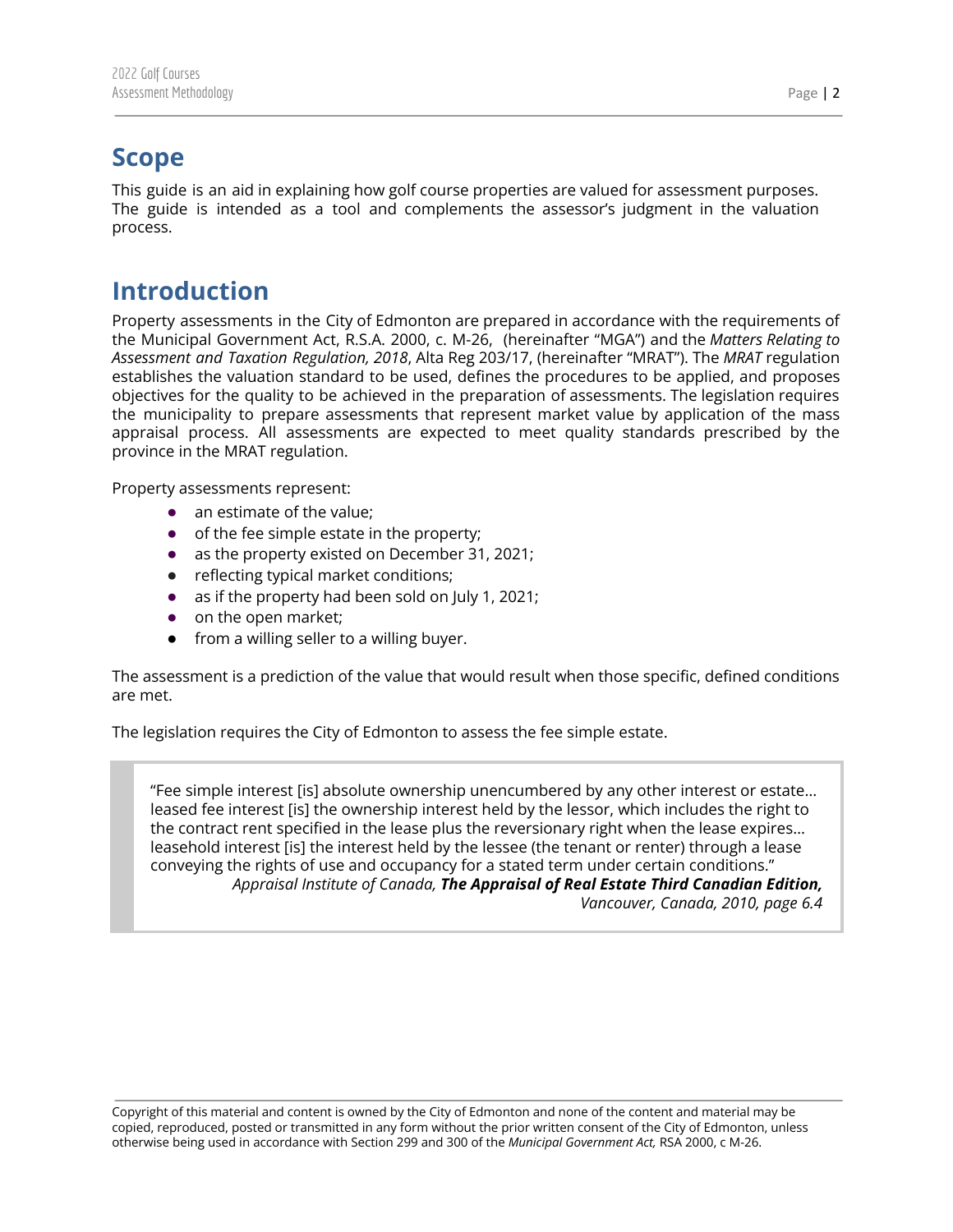#### Both *market value* and *property,* along with additional terms are defined in the *MGA* and *MRAT* :

| s.284(1)(r) " $proper$ y means<br>(i) a parcel of land<br>(ii) an improvement, or<br>(iii) a parcel of land and the improvements to it                                                                                                                                                   |
|------------------------------------------------------------------------------------------------------------------------------------------------------------------------------------------------------------------------------------------------------------------------------------------|
| $MGA$ .s.284(1)(r)                                                                                                                                                                                                                                                                       |
| s.1(k) "regulated property" means<br>(i) land in respect of which the valuation standard is agricultural use value,<br>(ii) designated industrial property, or<br>(iii) machinery and equipment                                                                                          |
| <b>MRAT</b> $s.1(k)$                                                                                                                                                                                                                                                                     |
| s.9(1) the valuation standard for the land and improvements is market value unless<br>subsection (2) applies                                                                                                                                                                             |
| <b>MRAT</b> $s.9(1)$                                                                                                                                                                                                                                                                     |
| s.1(1)(n) "market value" means the amount that a property, as defined in section 284(1)(r),<br>might be expected to realize if it is sold on the open market by a willing seller to a willing<br>buyer                                                                                   |
| <b>MGA</b> s. $1(1)(n)$                                                                                                                                                                                                                                                                  |
| s.5 An assessment of property based on market value<br>(a) must be prepared using mass appraisal,<br>(b) must be an estimate of the value of the fee simple estate in the property, and<br>(c) must reflect typical market conditions for properties similar to that property<br>MRATS.5 |
| s.289(2) Each assessment must reflect<br>(a) the characteristics and physical condition of the property on December 31 of the<br>year prior to the year in which a tax is imposed                                                                                                        |
| <b>MGA</b> s.289(2)(a)                                                                                                                                                                                                                                                                   |
| s.6 Any assessment prepared in accordance with the Act must be an estimate of the value of<br>a property on July 1 of the assessment year                                                                                                                                                |
| <b>MRAT</b> s.6                                                                                                                                                                                                                                                                          |
| s.1(g) "mass appraisal" means the process of preparing assessments for a group of<br>properties using standard methods and common data and allowing for statistical testing<br><b>MRAT</b> s.1(g)                                                                                        |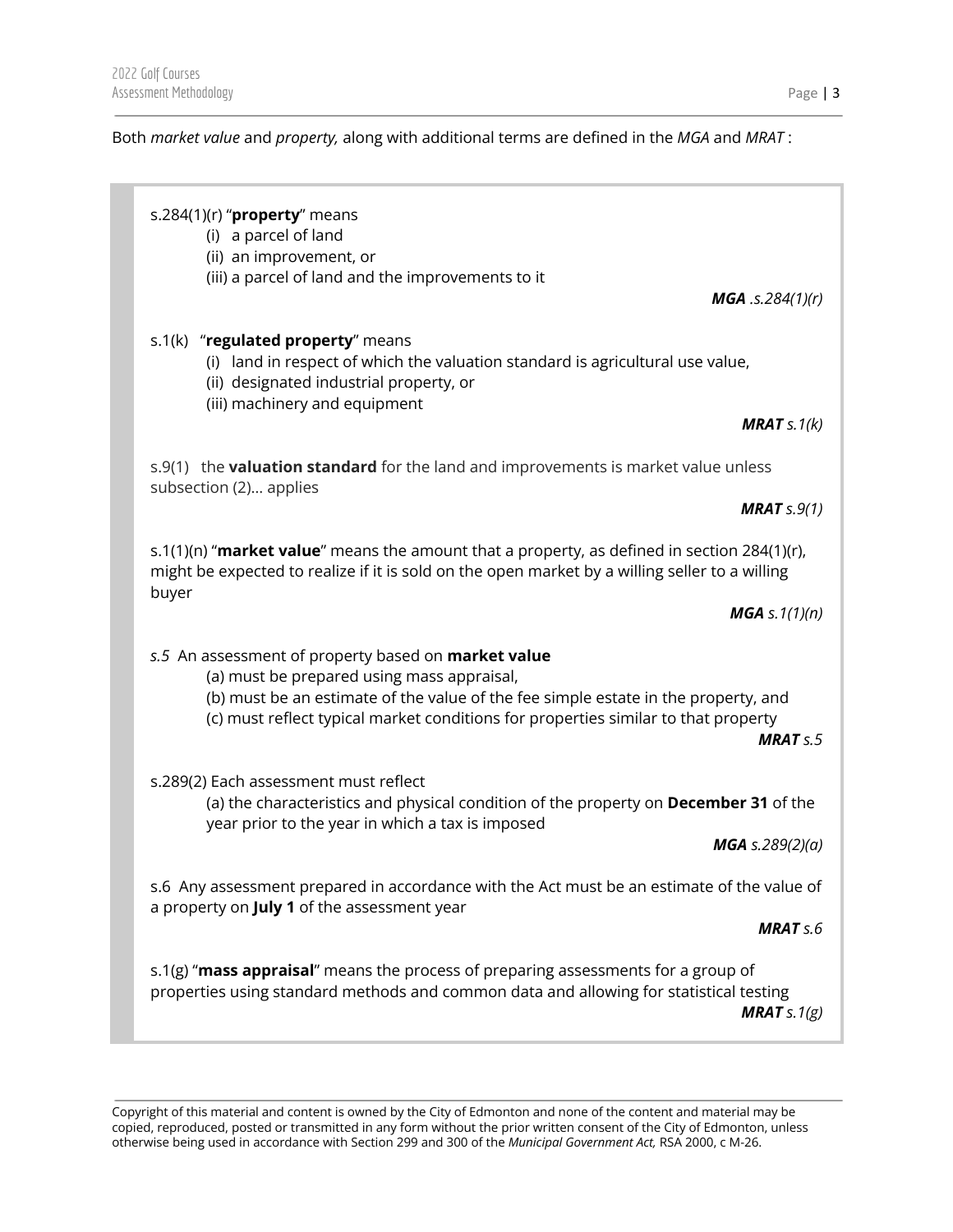## <span id="page-4-0"></span>**Mass Appraisal**

Mass appraisal is the legislated methodology used by the City of Edmonton for valuing individual properties, and involves the following process:

- properties are stratified into groups of comparable property
- common property characteristics are identified for the properties in each group
- a uniform valuation model is created for each [p](http://www.thefreedictionary.com/)roperty group

31(c) **"valuation model"** means the representation of the relationship between property characteristics and their value in the real estate marketplace using a mass appraisal process

*MRAT s.31(c)*

The following two quotations indicate how the International Association of Assessing Officers distinguishes between mass appraisal and single-property appraisal:

"... single-property appraisal is the valuation of a particular property as of a given date: mass appraisal is the valuation of many properties as of a given date, using standard procedures and statistical testing."

"Also, mass appraisal requires standardized procedures across many properties. Thus, valuation models developed for mass appraisal purposes must represent supple and demand patterns for groups of properties rather than a single property."

*Property Appraisal and Assessment Administration, pg. 88-89*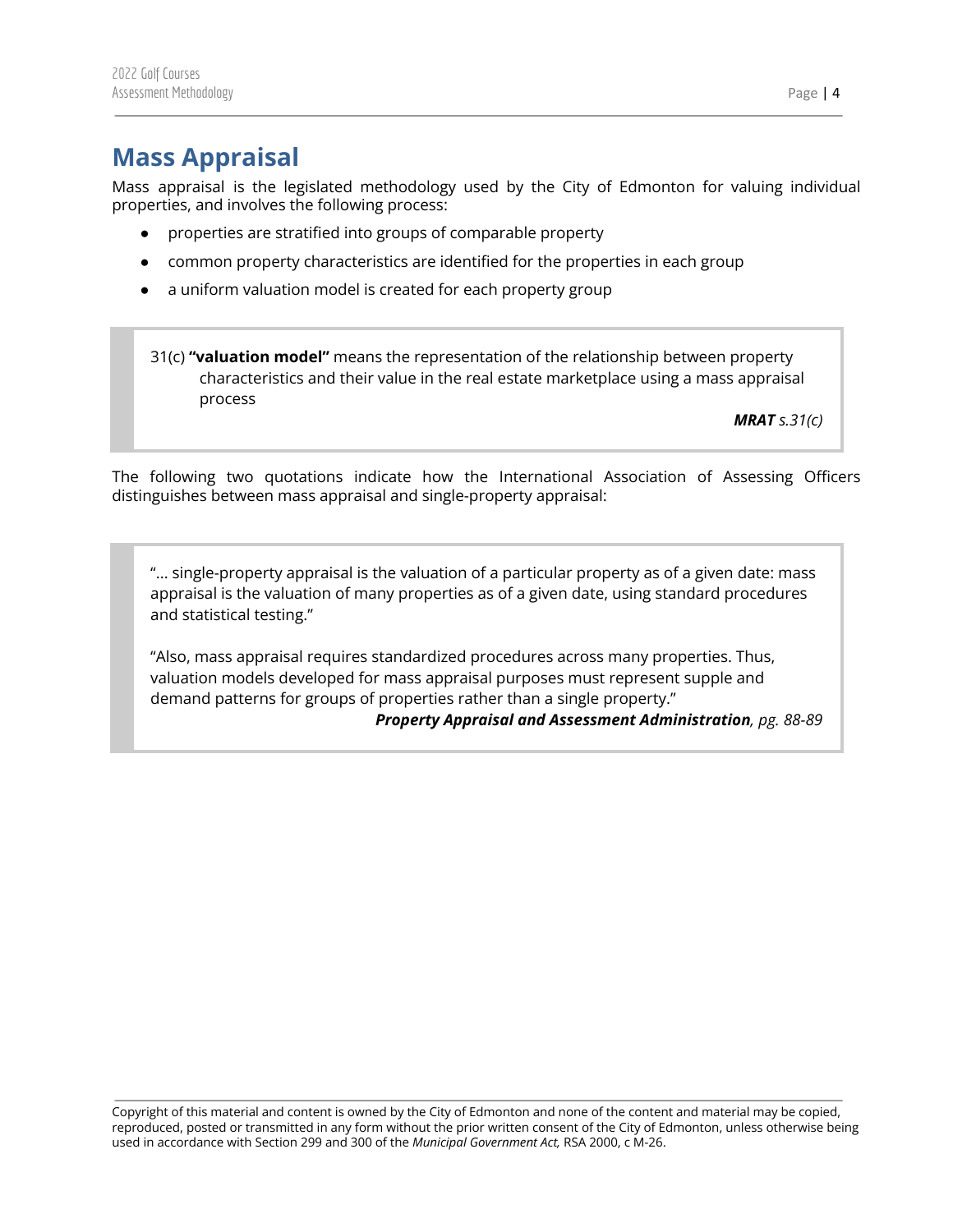For both mass appraisal and single-property appraisal, the process consists of the following stages:

|                                         | <b>Mass Appraisal</b>                                                                                                                      | <b>Single Appraisal</b>                                                                                                                                           |
|-----------------------------------------|--------------------------------------------------------------------------------------------------------------------------------------------|-------------------------------------------------------------------------------------------------------------------------------------------------------------------|
| <b>Definition and</b><br><b>Purpose</b> | Mass appraisal is used to<br>determine the assessment<br>base for property taxation in<br>accordance with legislative<br>requirements      | The client specifies the nature<br>of the value to be estimated,<br>including rights to be valued,<br>effective date of valuation,<br>and any limiting conditions |
| <b>Data Collection</b>                  | Mass appraisal requires a<br>continuing program to<br>maintain a current database<br>of property characteristics<br>and market information | The extent of data collection is<br>specific to each assignment<br>and depends on the nature of<br>the client's requirements                                      |
| <b>Market Analysis</b>                  | Mass appraisal is predicated<br>on highest and best use                                                                                    | Market analysis includes the<br>analysis of highest and best<br>use                                                                                               |
| <b>Valuation Model</b>                  | Valuation procedures are<br>predicated on groups of<br>comparable properties                                                               | Subject property is the focus<br>of the valuation. The analysis<br>of comparable properties is<br>generally six or less                                           |
| <b>Validation</b>                       | The testing of acceptable<br>analysis and objective criteria                                                                               | The reliability of the value<br>estimate is more subjective.<br>Acceptability can be judged by<br>the depth of research and<br>analysis of comparable sales       |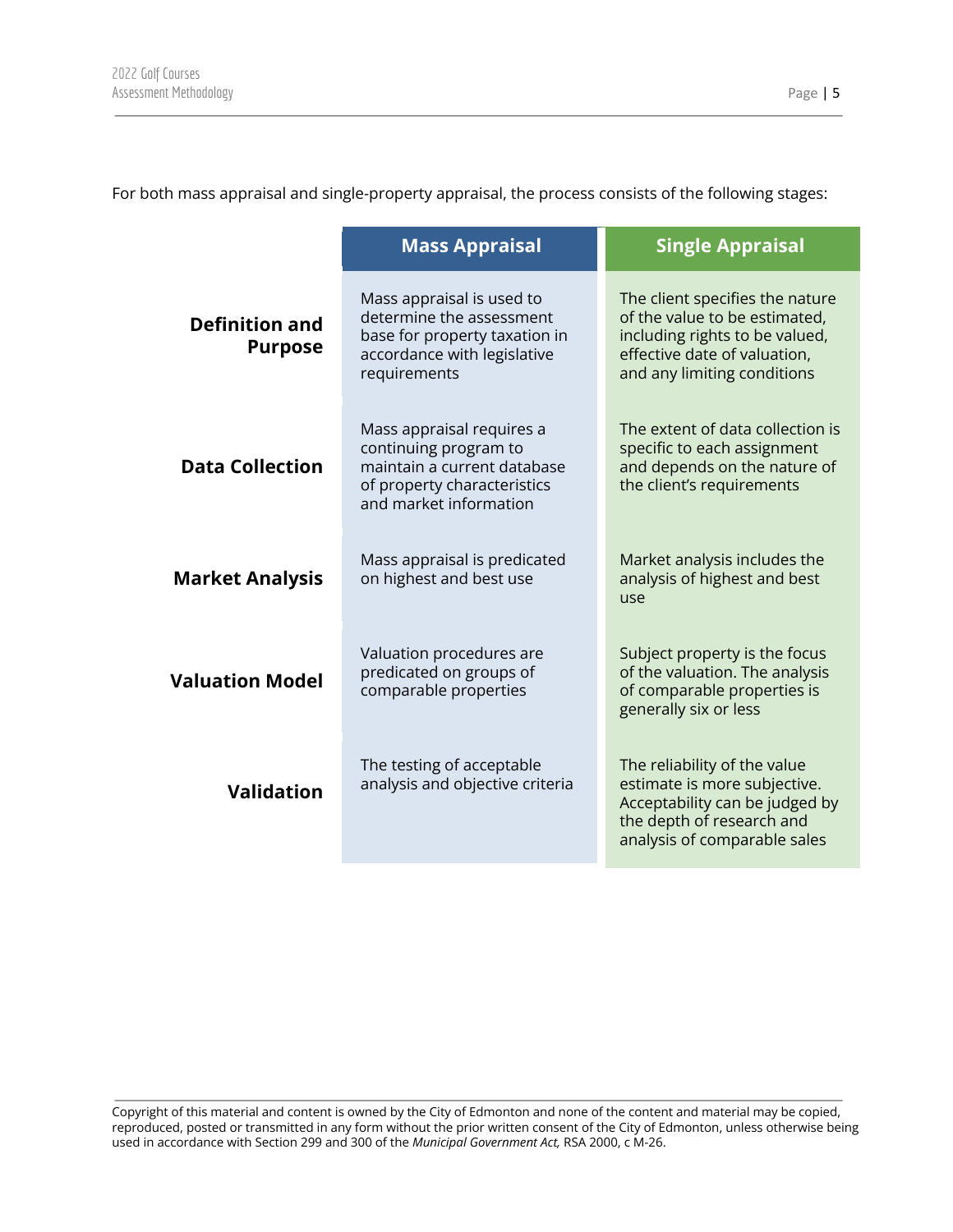#### <span id="page-6-0"></span>Valuation Models

A valuation model creates an equation of variables, factors and coefficients that explains the relationship between estimated market value and property characteristics. An assessed value is then calculated by applying the appropriate valuation model to individual properties within a property type.

| s31                              | (a) "coefficient" means a number that represents the quantified relationship of each<br>variable to the assessed value of a property when derived through a mass appraisal<br>process                                                     |
|----------------------------------|-------------------------------------------------------------------------------------------------------------------------------------------------------------------------------------------------------------------------------------------|
|                                  | (b) "factor" means a property characteristic that contributes to a value of a property;                                                                                                                                                   |
|                                  | (d) "variable" means a quantitative or qualitative representation of a property<br>characteristic used in a valuation model                                                                                                               |
|                                  | <b>MRAT</b> , s.31 (a), (b) and (d)                                                                                                                                                                                                       |
| s.33                             | Information prescribed does not include coefficients                                                                                                                                                                                      |
|                                  | <b>MRAT</b> , s.33(3)                                                                                                                                                                                                                     |
| <b>Valuation</b><br><b>Model</b> | variables are created from property characteristics<br>analysis of how variables affect market value<br>factors and coefficients are determined<br>والشرم ورموس والمتاري والمرمز مترمز والمام ومورا ورمائه والمراريح وزئيان زمام والمرابة |

### the resulting valuation models are applied to property characteristics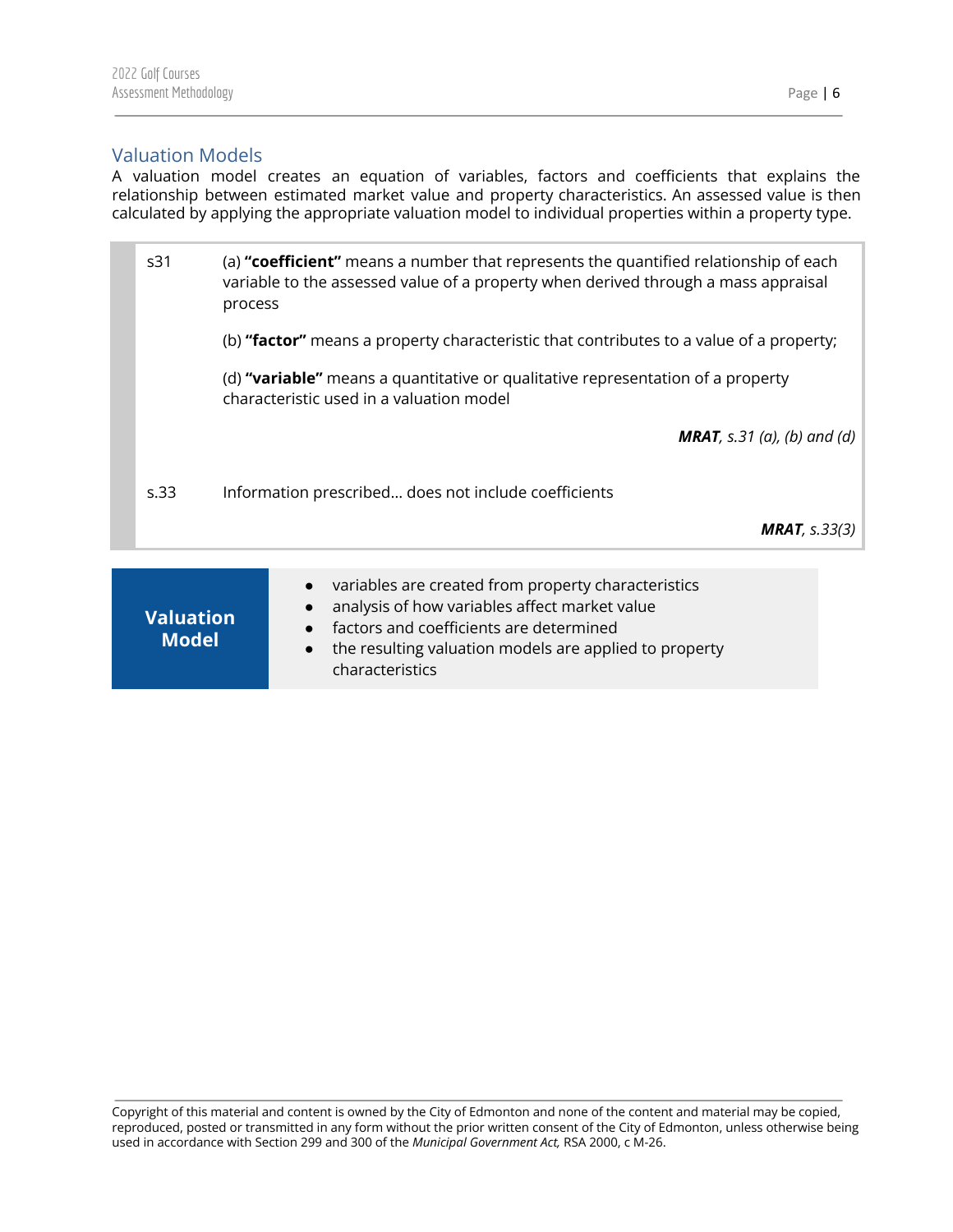#### <span id="page-7-0"></span>Approaches to Value

The approaches to determine market value are the direct comparison, income, and cost approaches.

| <b>Direct</b><br><b>Comparison</b><br><b>Approach</b> | Typical market value (or some other characteristic) is determined by<br>referencing comparable sales and other market data. It is often used<br>when sufficient sales or market data is available. It may also be referred<br>to as the Sales Comparison Approach.                                                 |
|-------------------------------------------------------|--------------------------------------------------------------------------------------------------------------------------------------------------------------------------------------------------------------------------------------------------------------------------------------------------------------------|
| <b>Income</b><br><b>Approach</b>                      | This approach considers the typical actions of renters, buyers and sellers<br>when purchasing income-producing properties. This approach estimates<br>the typical market value of a property by determining the present value<br>of the projected income stream. Often used to value rental or leased<br>property. |
| Cost<br><b>Approach</b>                               | Typical market value is calculated by adding the depreciated replacement<br>cost of the improvements to the estimated value of land. It is often used<br>for properties under construction or when there is limited market data<br>available.                                                                      |

## <span id="page-7-1"></span>**Cost Approach**

For golf course properties, the assessment is determined using the Cost approach. The cost approach produces the most accurate assessment for properties that are not actively traded in the marketplace due to their characteristics, where there is insufficient or atypical income and expense data available to effectively apply an income approach, or where the property is under construction. The cost approach rationale is that an informed purchaser will pay no more for a property than the cost of building a similar one.

The cost approach determines the replacement cost new of improvements less depreciation plus land value. The replacement cost and depreciation is determined using a cost manual. The cost manual is a guide for developing replacement cost and depreciated values for buildings and other improvements. The cost manual contains indexes for the replacement building costs and depreciation tables that are applied to the replacement cost. The City of Edmonton uses the Marshall & Swift Valuation Service (hereinafter the "M & S Manual") which is the most comprehensive cost manual and database in the marketplace.

Typically, the land value of a property is determined using the sales comparison approach. For a more detailed explanation, refer to the applicable 2022 Land Assessment Methodology and/or the 2022 Assessment Methodology Cost Approach at [edmonton.ca.](https://www.edmonton.ca/residential_neighbourhoods/property_tax_assessment/reference-materials.aspx)

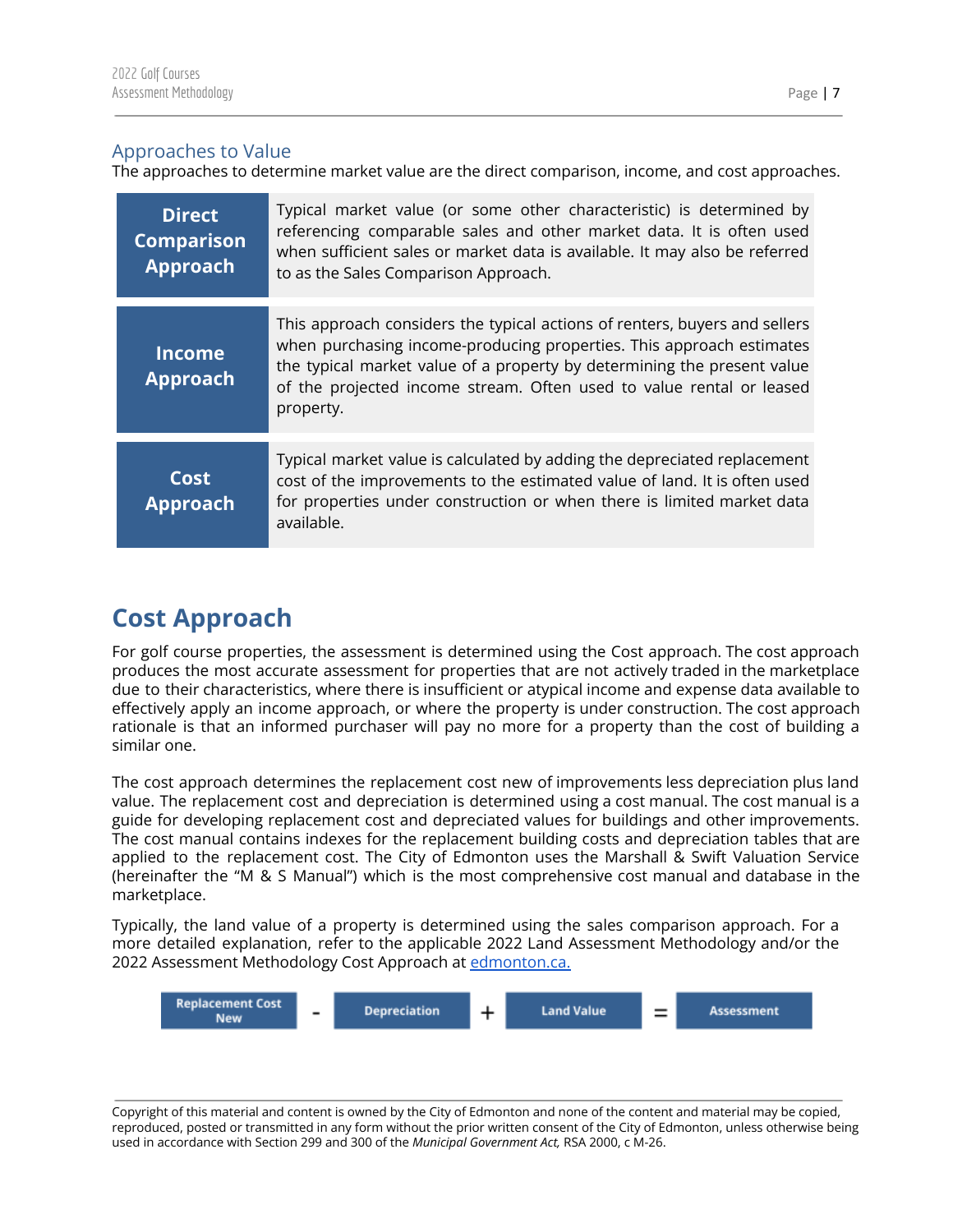*Replacement Cost New: the cost, including material, labor, and overhead, that would be incurred in constructing an improvement having the same utility to its owner as a subject improvement, without necessarily reproducing exactly any particular characteristics* **Glossary for Property Appraisal and Assessment**, p.120

*Depreciation: loss in value of an object, relative to its replacement cost new* **Glossary for Property Appraisal and Assessment**, p.41

## <span id="page-8-0"></span>**Zoning**

Zoning regulates the use and development of a property and is set by the Edmonton Zoning Bylaw No. 12800.

s.6.123 **zone:** a specific group of listed Uses and Development Regulations which regulate the Use and Development of land within specific geographic areas of the City... *Zoning Bylaw No. 12800, 2017, s. 6.123*

For further information see City of Edmonton Zoning Bylaw, No. 12800 available at [www.edmonton.ca.](https://webdocs.edmonton.ca/InfraPlan/zoningbylaw/bylaw_12800.htm) The actual zoning of a property may affect the property's classification; however, not all properties conform to the zoning set out in the Zoning Bylaw. In these cases, an effective zoning is applied to reflect the current use and development of the property. The effective zoning may differ from the actual zoning when the current use differs from the Zoning Bylaw (e.g., a legal nonconforming use).

643(1) If a development permit has been issued on or before the day on which a land use bylaw or a land use amendment bylaw comes into force in a municipality and the bylaw would make the development in respect of which the permit was issued a nonconforming use or nonconforming building, the development permit continues in effect in spite of the coming into force of the bylaw.

*MGA, s.643(1)*

In cases where a legal non-conforming use is discontinued for six (6) or more months, any future use must conform to the Zoning Bylaw.

643(2) A non-conforming use of land or a building may be continued but if that use is discontinued for a period of 6 consecutive months or more, any future use of the land or building must conform with the land use bylaw then in effect.

*MGA, s.643(2)*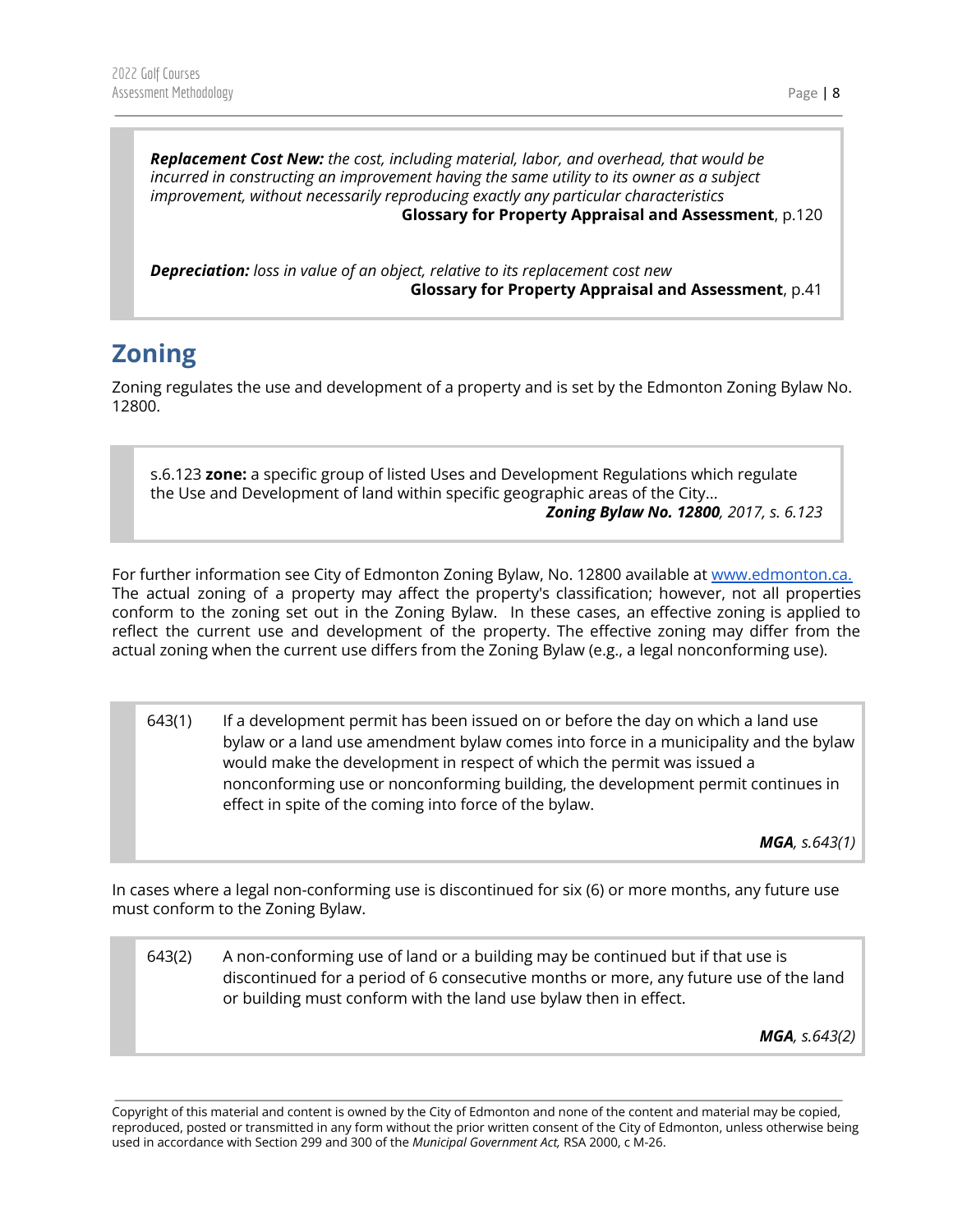## <span id="page-9-0"></span>**Golf Course Valuation**

The golf course assessment comprises the following components: land, servicing, building improvements and golf course improvements.

#### <span id="page-9-1"></span>Land

The land for golf course properties is assessed based on its use. The golf course land is assessed as Park land. Park land refers to all or part of a property that is zoned or permitted to be used as Metropolitan Recreation Zone or Public Parks Zone as per City Zoning Bylaw 12800. Please see the 2022 Assessment Methodology Agricultural, Development and Other Land for more information.

#### <span id="page-9-2"></span>Servicing

In order to account for servicing in valuation, an adjustment based on the cost of providing typical utility servicing to golf course properties may be applied.

There are two levels of servicing: City Standard Servicing and Rural Standard Servicing.

#### **City Standard Servicing**

The City Standard Servicing level typically includes a full range of municipal utility services that include paved roadway access, water, sanitary and storm sewer, along with electricity, natural gas, telephone, cable television and Internet.

#### **Rural Standard Servicing**

The Rural Standard Servicing level typically includes a drilled water well, which often includes a cistern(s) for water storage, and a septic field and/or pump out septic tank(s). All shallow utilities (power, natural gas & telephone) are typically provided to Rural Standard serviced parcels.

The Rural Standard Serving level typically does not include municipal water or sewer services, and road access typically comprises a gravel or cold rolled surface with drainage ditches and culverts.

#### <span id="page-9-3"></span>Building Improvements

The City uses the M & S Manual to determine the replacement cost new less depreciation of improvements. For example, a clubhouse constructed on a golf course property is valued using the M & S Manual as per the 2022 Assessment Methodology Cost Approach.

#### <span id="page-9-4"></span>Golf Course Improvements

Golf Course Improvements include fairways, irrigation and drainage systems, tees, greens, bunkers, bridges, cart paths, landscaping, and water features. According to the Alberta Assessors' Association best practice guide, golf course improvements add to the value of land for the purposes of a golf course: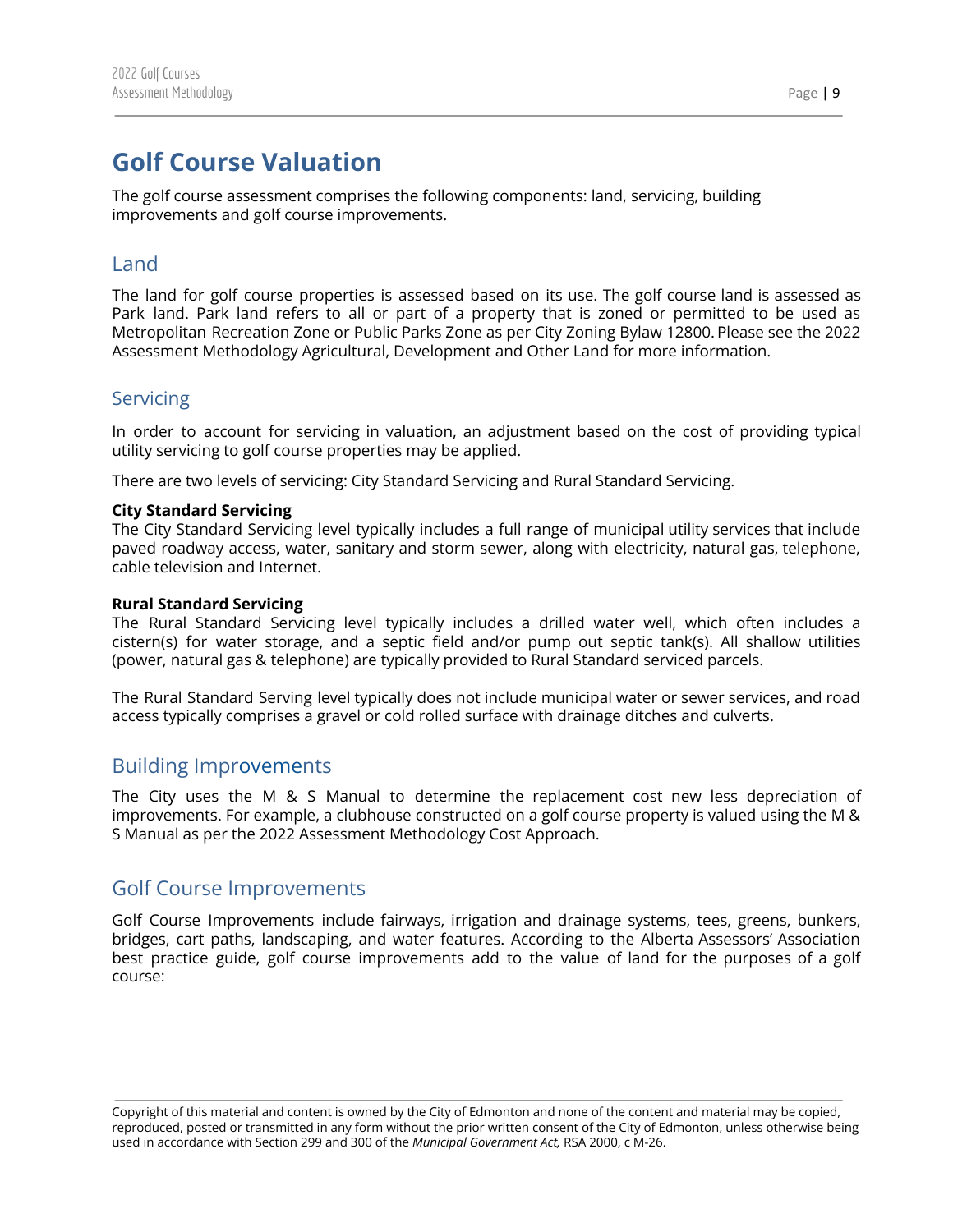*Since tees, greens, fairways and obstacles such as bunkers, water hazards, landscaping, irrigation* systems, slope, rough, and trees add to the value of land for the purposes of a golf course, they *should be valued in addition to the raw land value. The course should be inspected and classified according to the guidelines provided in Section 5.0 . The Marshall & Swift Manual breaks down 1 such costs per hole by class of course. The costs per hole represent the replacement cost of the course improvements*

#### **Alberta Assessors' Association**, 2008, p.19

Golf course information is provided by owners during the annual Request for Information (RFI) process. Property owners are requested to provide the following via the RFI process:

- A completed Owner Contact and Certification Form
- A completed Golf Course Survey including general course information and golf course improvements/facilities details
- A completed Project Cost Breakdown including building/yard and golf course improvement projects

#### <span id="page-10-0"></span>**Marshall and Swift Golf Course Classes**

The M & S Manual breaks down cost per hole according to course classification. The costs per hole represent the replacement cost of the golf course improvements.

**Class 1**: Minimal quality, simply developed, budget course on open natural or flat terrain, few bunkers, and small tees and greens.

**Class 2**: Simply designed course on relatively flat terrain, natural rough, few bunkers, small built-up tees and greens, and some small trees.

**Class 3**: Typical private-type club on undulating terrain, bunkers at most greens, average elevated tees and greens, some large trees moved in or clearing of some wooded areas, and a driving range.

**Class 4**: Better championship-type course on good undulating terrain, fairway and greens bunkered and contoured, large tees and greens, large trees transplanted, driving range, may have name architect, and standard course.

*<sup>1</sup> Property Assessment in Alberta Handbook, Valuation Module, Golf Courses*.

Copyright of this material and content is owned by the City of Edmonton and none of the content and material may be copied, reproduced, posted or transmitted in any form without the prior written consent of the City of Edmonton, unless otherwise being used in accordance with Section 299 and 300 of the *Municipal Government Act,* RSA 2000, c M-26.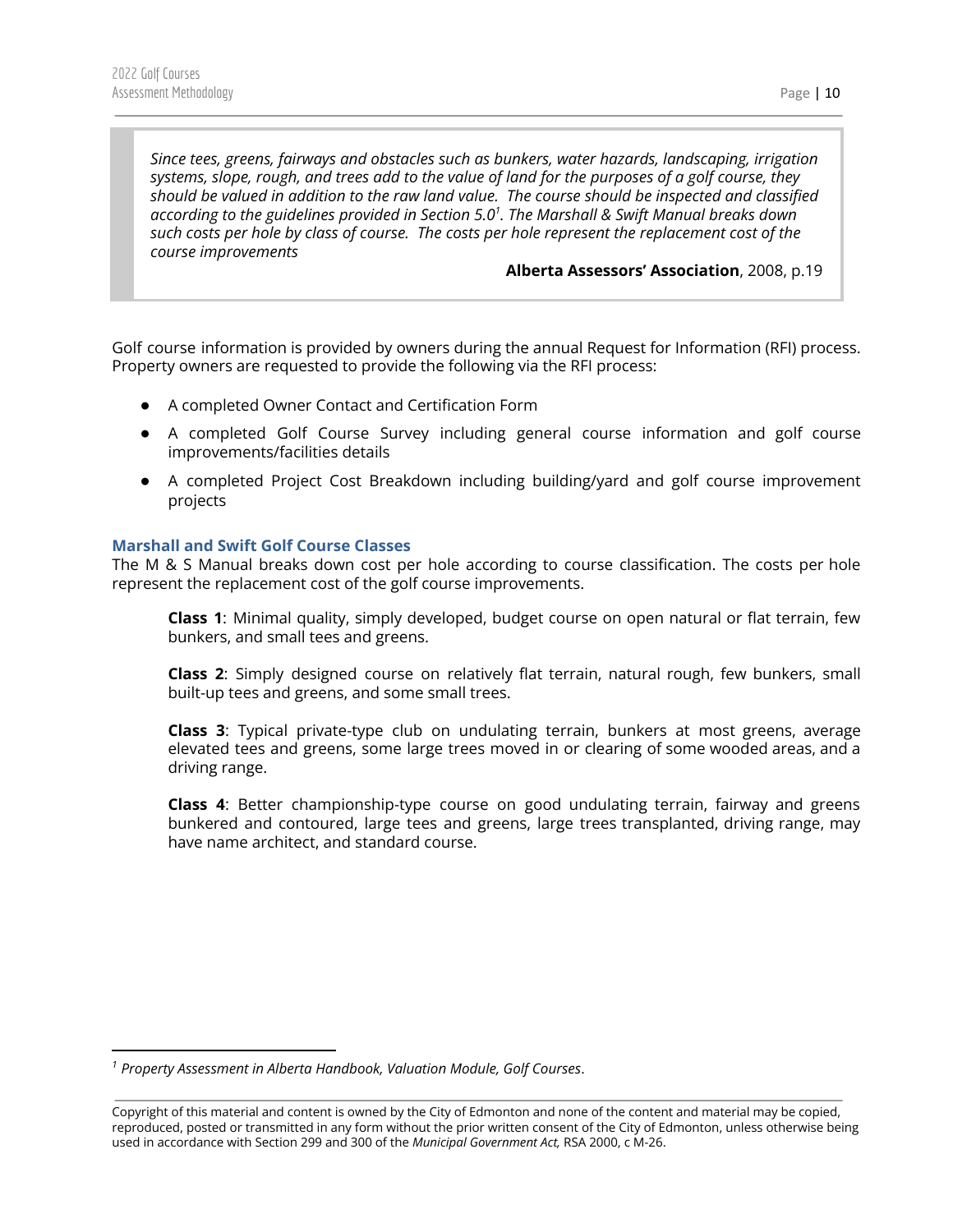#### <span id="page-11-0"></span>**Quality Index System**

Additional classification is obtained through the use of a quantitative point system. The City utilizes a modified Quality Index<sup>2</sup> to determine the appropriate golf course classification. This modified system consists of the following nine golf course attributes that take into consideration the difficulty of play, condition, size, and cost of construction:

- 1. **Slope Rating**: In Canada, the slope rating is established by the Royal Canadian Golf Association (RCGA) / Golf Canada, and is the measure of relative playing difficulty of a course for players who are not experienced golfers. For this attribute, the City uses **the slope rating from the most difficult tees** (ex. Men's Black slope rating).
- 2. **Number of Bunkers**: A bunker is a golf course hazard that is a hole or depression in the ground filled in with sand (or a similar material).
- 3. **Acres of Greens:** A green is the area of short grass surrounding a hole. Greens can vary widely in shape and size, but are most commonly oval in shape. The larger the greens, the more costly to build them.
- 4. **Greens Built to United States Golf Association (USGA) Specifications** : Building to USGA **3** specifications indicates a more expensive course as they are designed for maximum drainage, allowing play to resume quickly after a storm. It is a "yes/no" component.
- 5. **Number of Bridges**: A bridge is a costly construction and maintenance expense item that adds interesting features to a golf course.
- 6. **Number of Bulkheaded Tees and Greens**: Bulkheads are retaining walls built around tees and greens that are typically used to separate hazards and/or for aesthetic purposes. This feature typically indicates a more prestigious course.
- 7. **Double Row Irrigation Systems**: These systems are advanced irrigation control systems with sprinkler heads that offer an improved efficiency over single-row coverage. Typically, they exist in areas where annual rainfall is minimal. It is a "yes/no" component.
- 8. **Berms and Undulations**: Berms are man-made hills that typically separate fairways between golf holes. This feature can be categorized as above average, average, or below average based on size and placement.
- 9. **Elevated Tees and Greens:** A tee is a cleared space on a golf course from which the ball is struck at the beginning of play for each hole. A green is the culmination of a golf hole, and where the flagstick and hole are located. Oftentimes these features are elevated as an added design feature. These features can be categorized as above average, average, or below average based on design and placement.

<sup>2</sup> The Quality Index System is based upon an article by J. George Moore titled *Mass Appraisal of Golf Courses*. Refer to the International Association of Assessing Officers, July/August 1999, Volume 6 – Number 4 Assessment Journal. Although the article has a U.S. context, it can also be applied to Canadian golf courses.

<sup>3</sup> United States Golf Association / Green Section. *USGA Recommendations for a Method of Putting Green Construction.* 2004.

Copyright of this material and content is owned by the City of Edmonton and none of the content and material may be copied, reproduced, posted or transmitted in any form without the prior written consent of the City of Edmonton, unless otherwise being used in accordance with Section 299 and 300 of the *Municipal Government Act,* RSA 2000, c M-26.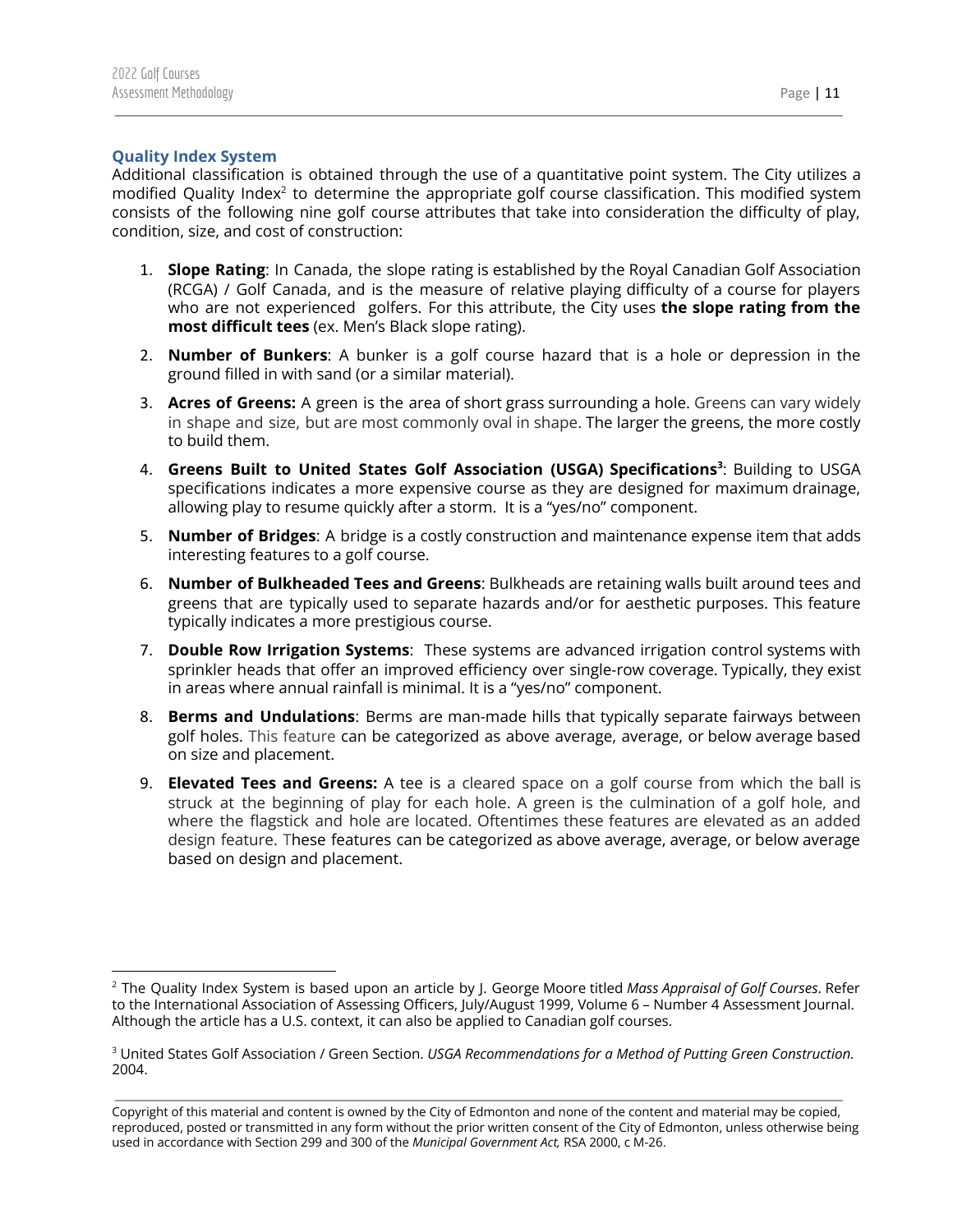#### Figure 1 shows the point system used in the Quality Index. **FIGURE 1. Quality Index Point System**

| <b>Slope Rating/</b><br><b>Points</b> | <b>Number of Bunkers /</b><br><b>Points</b> | <b>Acres of Greens /</b><br><b>Points</b> |
|---------------------------------------|---------------------------------------------|-------------------------------------------|
| $110* / 10$                           | 0/0                                         | $1 * / 1$                                 |
| $112* / 20$                           | $10* / 2$                                   | $1.5* / 2$                                |
| 114/30                                | $20* / 3$                                   | 2/3                                       |
| 116/40                                | 30/4                                        | 2.5/4                                     |
| 118/50                                | 40/5                                        | 3/5                                       |
| 120/60                                | 50/6                                        | 3.5/6                                     |
| 122/70                                | 60/7                                        | 4/7                                       |
| 124/80                                | 70/8                                        | 4.5/8                                     |
| 126/90                                | 80/9                                        |                                           |
| 128/100                               | 90/10                                       |                                           |
| 130/110                               | 100/11                                      |                                           |
| 132/120                               | 110/12                                      |                                           |
| 134 / 130                             |                                             |                                           |
| 136 / 140                             |                                             |                                           |
| 138 / 150                             |                                             |                                           |
| 141/160                               |                                             |                                           |
|                                       | * - Midpoints are proportioned accordingly. |                                           |

If greens are built to **USGA specifications**, add 10 points.

**Bridges** = 1 point each (Maximum 5 points).

**Bulkheaded Tees and Greens** = 2 points each (Maximum 72 points).

#### **Double Row Irrigation** = 10 points.

| <b>Berms</b>                | <b>Elevated Tees and Greens</b> |
|-----------------------------|---------------------------------|
| Below Average** = 20 points | Below Average** = 20 points     |
| Average** = 40 points       | $Average** = 40 points$         |
| Above Average = 60 points   | Above Average $= 60$ points     |
|                             |                                 |

\*\* - If the rating is below average to average or average to above average, add 30 or 50 points, respectively.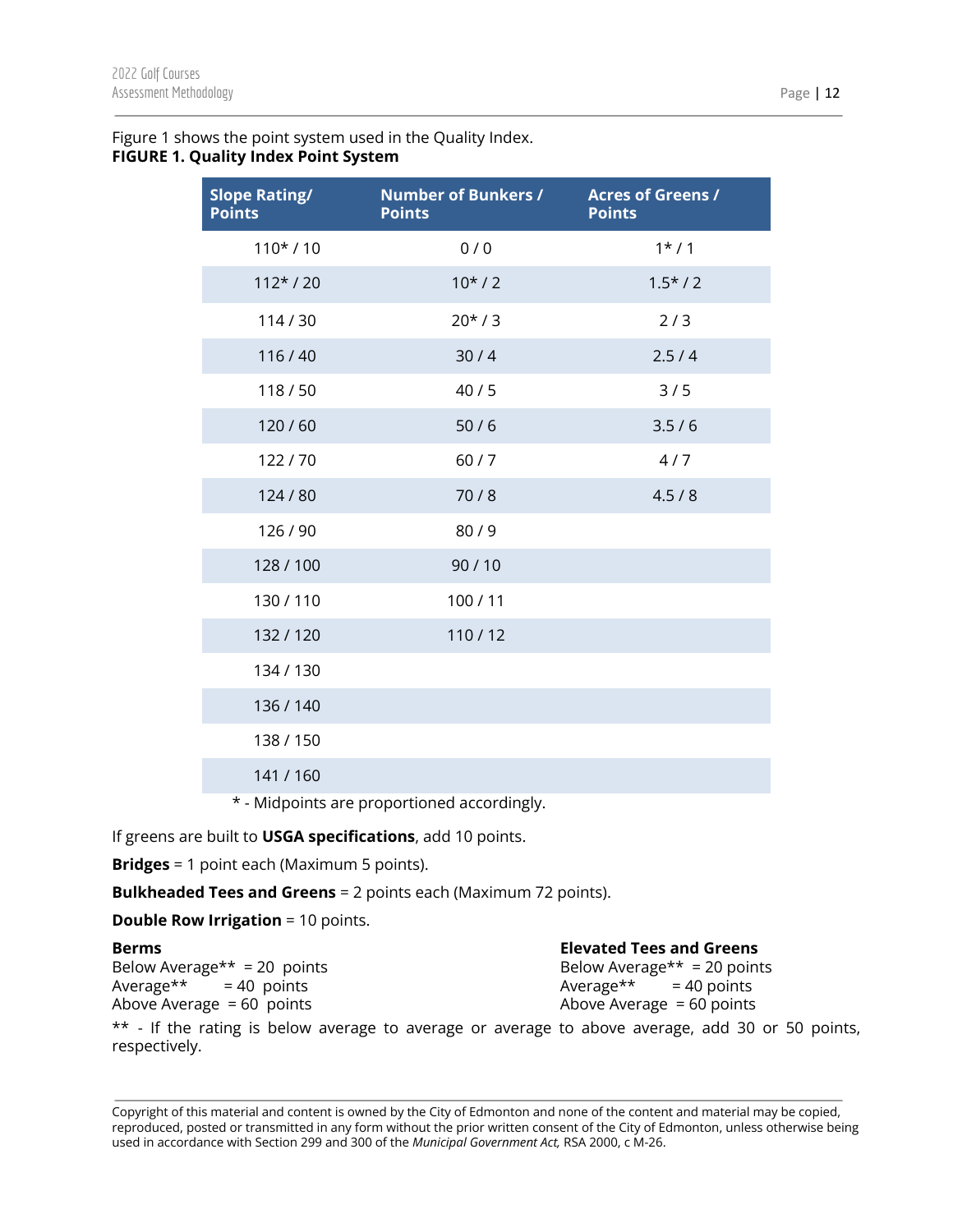#### <span id="page-13-0"></span>**Golf Courses Classification Using the Quality Index and M & S Manual**

The Quality Index System is used to classify golf courses into the M & S Manual categories using the following steps:

- 1. Assign points, as outlined in the Quality Index Point System table.
- 2. Total all points to arrive at the Quality Index.
- 3. Establish class boundaries by creating a range of points for each class.
- 4. Classify the course by matching the calculated Quality Index points with the proper M & S classification.

| <b>Quality Index</b><br><b>Points</b> | <b>Marshall &amp; Swift Golf Course Class</b>     |
|---------------------------------------|---------------------------------------------------|
| ი - 99                                | <b>Class 1</b> (minimal quality course)           |
| 100-198                               | <b>Class 2</b> (simply designed course)           |
| 199 - 297                             | <b>Class 3</b> (typical private-type club course) |
| 298-396                               | <b>Class 4</b> (better championship course)       |

#### **FIGURE 2. Golf Course Classification**

#### <span id="page-13-1"></span>**Golf Course Component Adjustment**

The M & S Manual suggests a component adjustment be made depending on the presence or absence of certain golf course elements. Examples of such elements are paved cart paths and manual/automatic irrigation systems.

#### <span id="page-13-2"></span>**Depreciation**

The M & S Manual does not provide a suggested life for golf course improvements. Accordingly, there is no corresponding depreciation schedule for the golf course improvements. The Marshall Valuation Service rationale is based on the premise that the golf course improvements are in a constant state of repair and, therefore, are not intended to depreciate. Golf course improvements are always in a cyclical state of repair. Therefore, the City applies a fixed depreciation of 30% to the golf course improvements.

In practical application, the older the golf course, usually the more prestigious it becomes. In these cases, there is often considerable effort and expense put into upkeep in order to maintain the aesthetic nature of the course to meet the demands of members and tournament requirements.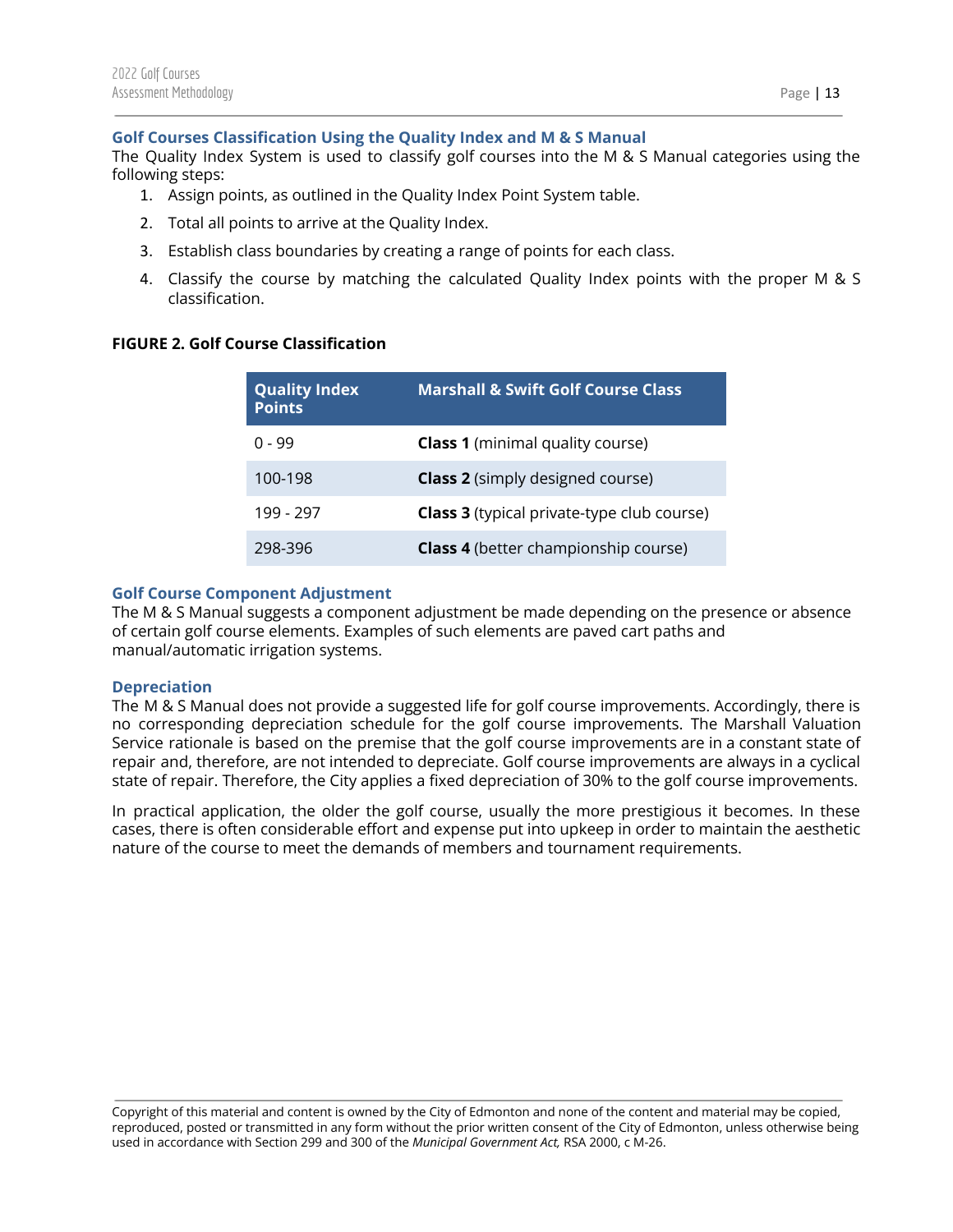## <span id="page-14-0"></span>**Sample Golf Course Improvements Assessment**

The following sample illustrates how the City calculates applicable points, determines the appropriate golf course class using the M & S Manual, and calculates the golf course improvements value. Golf Club is an 18-hole course with the following golf course improvements:

| <b>Quality Index Attributes</b>   | <b>Input</b> | <b>Points</b> |
|-----------------------------------|--------------|---------------|
| <b>Slope Rating</b>               | 125          | 85            |
| Number of Bunkers                 | 32           | 4.2           |
| Acres of Greens                   | 1.25         | 1.5           |
| Greens to USGA Specifications     | Yes          | 10            |
| <b>Bridges</b>                    | 3            | 3             |
| <b>Bulkheaded Tees and Greens</b> | 12           | 24            |
| Double Row Irrigation             | Yes          | 10            |
| <b>Berms and Undulations</b>      | Average      | 40            |
| <b>Elevated Tees and Greens</b>   | Average      | 40            |
| <b>Total points</b>               |              | 217.7         |

A total of 217.7 points falls within the range of 199 - 297 points for a Class 3 golf course. The indicated cost range per hole for a Class 3 course is  $$162,000$  -  $$238,000^4$ .

Using this information, the interpolated value per hole is determined using the following equation:

#### *[(Total Points - Minimum Points in Range) / Points Range ] x Value Range in Class + Minimum Value in Class = interpolated value per hole*

 $[(217.7 - 199) / 99] \times 76,000 + 162,000 = $176,300$  per hole (rounded down)

Based on the Golf Club's overall quality, the interpolated value per hole is \$176,300. Therefore, the total value of the golf course improvements equals \$3,173,400 (\$176,300 \* 18 holes). No component adjustment was warranted for this golf course.

Next, the golf course improvements cost is adjusted by the current cost multiplier of 1.14 and the local multiplier of 1.23<sup>5</sup> which results in \$4,449,741. A fixed depreciation of 30% is applied, resulting in the golf course improvements value of \$3,114,819. Finally, after the deduction of GST the total golf course improvement value for the Golf Course is \$2,966,494.

<sup>4</sup> Marshall and Swift Valuation Service provides the cost ranges per hole for each golf course class and updates them bi-yearly.

<sup>5</sup> The current cost and local multipliers applicable for Edmonton are provided by the Marshall and Swift Service for July 2021.

Copyright of this material and content is owned by the City of Edmonton and none of the content and material may be copied, reproduced, posted or transmitted in any form without the prior written consent of the City of Edmonton, unless otherwise being used in accordance with Section 299 and 300 of the *Municipal Government Act,* RSA 2000, c M-26.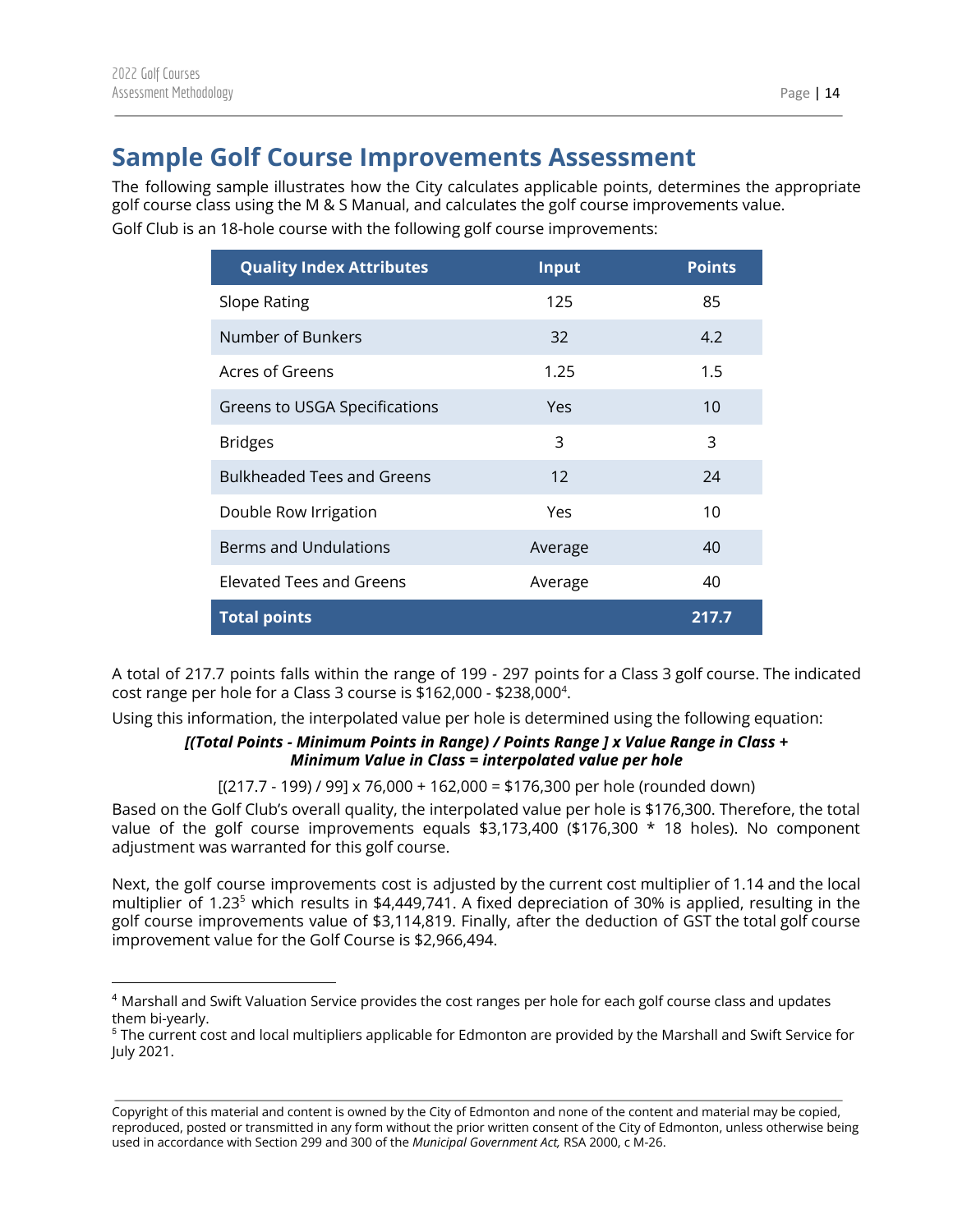#### 2022 GOLF COURSE IMPROVEMENTS ASSESSMENT DETAIL REPORT

| Account#                             | 9999999            | Number of holes per<br><b>account</b> | 18              | <b>Fomoutou</b> |
|--------------------------------------|--------------------|---------------------------------------|-----------------|-----------------|
| <b>Golf Course</b>                   | <b>Golf Course</b> | <b>Address</b>                        | 111 Sample road |                 |
| Total number of holes on golf course | 18                 | l Date                                |                 |                 |

| <b>GOLF COURSE IMPROVEMENTS (APPLICABLE TO THE ENTIRE GOLF COURSE)</b> |         |               |                                                                                               |  |
|------------------------------------------------------------------------|---------|---------------|-----------------------------------------------------------------------------------------------|--|
| <b>Golf Course Improvement</b>                                         | Input   | <b>Points</b> | These golf course attributes and designated                                                   |  |
| <b>Slope rating</b>                                                    | 125     | 85            | points are applicable to the entire golf course<br>in order to determine the appropriate golf |  |
| <b>Number of bunkers</b>                                               | 32      | 4.2           | course classification. Marshall and Swift                                                     |  |
| <b>Acres of greens</b>                                                 | 1.25    | 1.5           | Valuation Service provides the cost range per                                                 |  |
| <b>Greens to USGA</b><br>specifications                                | Yes     | 10            | hole for each golf course class.                                                              |  |
| <b>Bridges</b>                                                         | з       |               |                                                                                               |  |
| <b>Bulkheaded tees and greens</b>                                      | 12      | 24            |                                                                                               |  |
| <b>Double row irrigation</b>                                           | Yes     | 10            |                                                                                               |  |
| <b>Burms and undulations</b>                                           | Average | 40            |                                                                                               |  |
| <b>Elevated tees and greens</b>                                        | Average | 40            |                                                                                               |  |
| <b>Total Points</b>                                                    |         | 217.7         |                                                                                               |  |

| <b>VALUATION (APPLICABLE TO THIS ACCOUNT ONLY)</b>           |                                                                                                                                            |                                                                  |                                               |  |
|--------------------------------------------------------------|--------------------------------------------------------------------------------------------------------------------------------------------|------------------------------------------------------------------|-----------------------------------------------|--|
| Golf course class                                            |                                                                                                                                            | See table below for reference                                    |                                               |  |
| Suggested cost range per hole                                | \$162,000 - \$238,000                                                                                                                      | As per Marshall & Swift Manual                                   |                                               |  |
| Interpolated value formula                                   | [(Total points - minimum points in range)/points range)] x value range in class + minimum<br>value in class = interpolated value per hole* |                                                                  |                                               |  |
| Interpolated** value per hole                                | \$176,300                                                                                                                                  | See table below for reference                                    |                                               |  |
| Total value (all holes per account)                          | \$3,173,400                                                                                                                                |                                                                  | Interpolated value per hole x number of holes |  |
| Golf course component adjustment                             | No component adjustment                                                                                                                    |                                                                  | This adjustment is based on inspection.       |  |
| Golf course component adjustment<br>amount                   | S <sub>0</sub>                                                                                                                             | <b>Cart paths deduction</b>                                      |                                               |  |
| Golf course improvement value with<br>component adjustment   | \$3,173,400                                                                                                                                | After component adjustment                                       |                                               |  |
| <b>Current cost multiplier</b>                               | 1.14                                                                                                                                       | Current cost and local multipliers applicable to Edmonton are    |                                               |  |
| <b>Local Multiplier</b>                                      | 1.23                                                                                                                                       | provided by the Marshall and Swift Service                       |                                               |  |
| <b>Undepreciated golf course</b><br>improvement value        | \$4,449,741                                                                                                                                |                                                                  |                                               |  |
| Golf course improvement value less<br>depreciation           | \$3,114,819                                                                                                                                | Fixed depreciation of 30% is applied to golf course improvements |                                               |  |
| 2022 Total golf course improvement<br>assessment without GST | \$2,966,494                                                                                                                                |                                                                  |                                               |  |

| <b>Quality index</b><br>points range | <b>Marshall &amp; Swift</b><br>golf course class | Cost range per hole<br>las of December<br>2019 | Value range in class |
|--------------------------------------|--------------------------------------------------|------------------------------------------------|----------------------|
| 0-99                                 |                                                  | \$78,250 - \$107,000                           | \$28,750             |
| 100-198                              |                                                  | \$112,000 - \$160,000                          | \$48,000             |
| 199-297                              |                                                  | \$162,000 - \$238,000                          | \$76,000             |
| 298-396                              | 4                                                | \$244,000 - \$391,000                          | \$147,000            |

\* - For a more detailed explanation and sample refer to the 2022 Golf Courses Assessment Methodology Guide.

\*\* - Interpolation is a calculation of a value within two known values in a sequence of values.